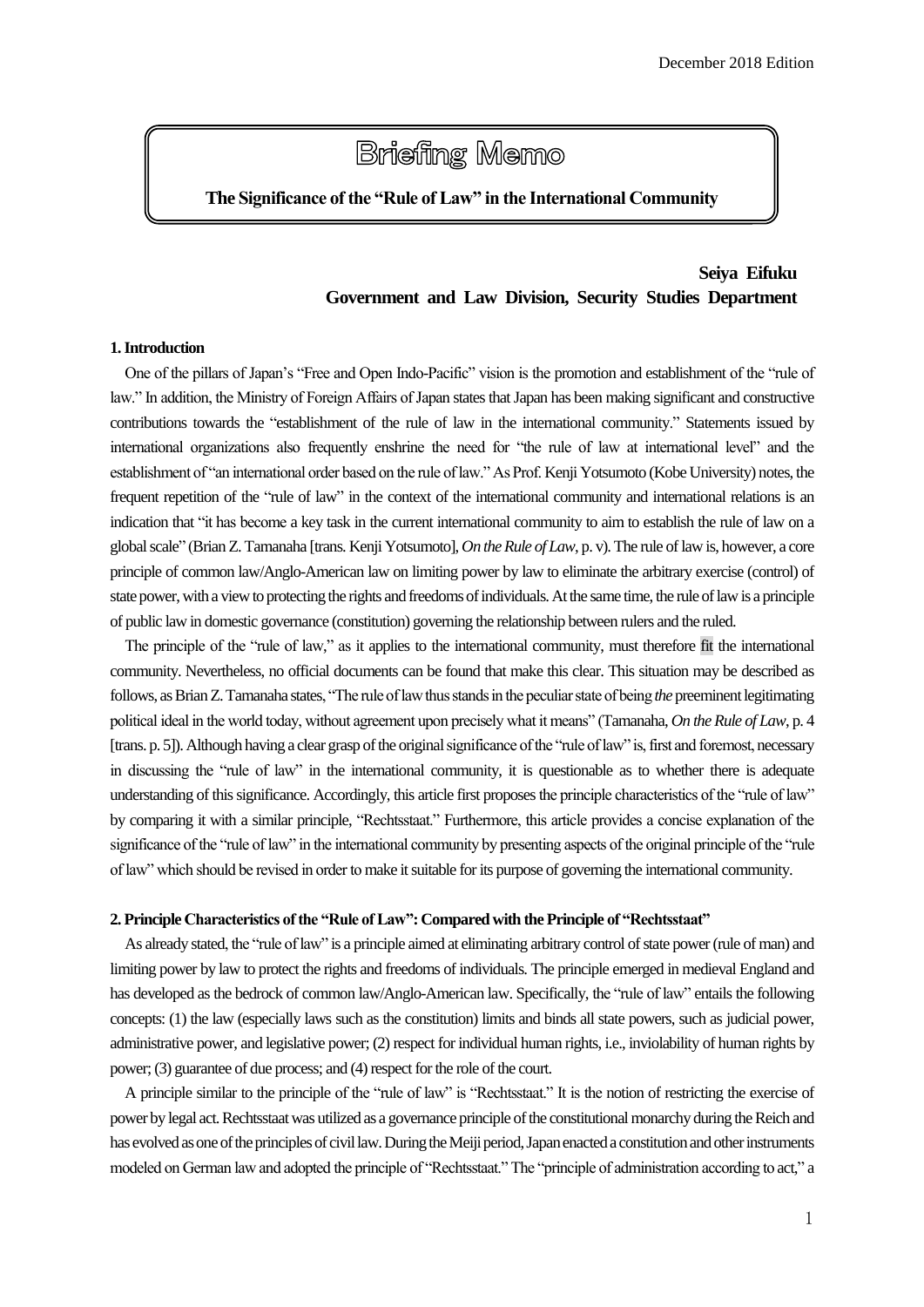theoretical consequence of the "Rechtsstaat" discourse, continued to serve as the foundation for administrative practices and doctrines, even after the enactment of the Constitution of Japan following World War II. Like the "rule of law," the principle of "Rechtsstaat" seeksto utilize the law to protect the freedoms and rights of individuals from arbitrary exercise of power. Unlike the "rule of law," however, "Rechtsstaat" originally and fundamentally envisioned utilizing the law to limit administrative and judicial powers. This difference stems from the notion of the principle of "Rechtsstaat," which is to utilize act (Gesetz), i.e., legal norms enacted by a parliament made up of members selected by the people, in order to limit the exercise of power by the government and court under the control of the monarch, and protect the freedoms and rights of the people. (Recht [law] in Rechtsstaat is a legal concept that is broader than act, encapsulating not only acts but also lower-level legal norms including regulations [Regierungsverordnung], ordinances for implementing laws, and other instruments.) Moreover, most (constitutional) monarchies today adopt the principle of sovereignty of the people rather than sovereignty of the monarch. Thus, both the government and court are identified as state bodies under the control of the people, not power-exercising agencies for the monarch, and act has become a means for the people to democratically control the exercise of power by the government and court. On the other hand, even under the principle of sovereignty of the people, the freedoms and rights of the people could be restricted by the exercise of certain public powers, such as police power. For this reason, the adoption of the principle of sovereignty of the people does not translate into the immediate elimination of violation of people's rights and its threat from arbitrary exercise of power by the government and court. Therefore, the principle of "Rechtsstaat," which restricts the exercise of power by the government and court by act to protect the freedoms and rights of people, may be valid also in political systems based on the principle of sovereignty of the people.

As such, both the principles of the "rule of law" and "Rechtsstaat" seek to protect individual freedoms and rights from arbitrary exercise of power by "law." "Law" in the principle of "Rechtsstaat" basically envisions act. In this sense, it is closely associated with legal positivism which recognizes only positive law (law created by human acts such as enactment and customs) as law. In contrast, "law" in the "rule of law" does not refer only to statutes, such as act, and positive law, such as customary law, and also includes "law" with universal validity manifesting justice, i.e., legal principles of the nature of natural law.It envisions a broader legal concept than "Recht (law)" envisioned in the principle of "Rechtsstaat." For this reason, the "rule of law" is closely associated with the natural law theory, which recognizes universally correct principles, whose components are based on human reason, as law. This is one of the principle characteristics of the "rule of law."

Under the conventional principle of "Rechtsstaat," the content of an act is not questioned if procedures for establishing an act are taken, namely, if the act ismade by parliament. Thus, even if a lawwas a bad law that unjustly violates the rights and freedoms of individuals, it could still be theoretically enacted as an act. This has been evident in incidents, such as the persecution of the Jewish people under Nazi rule. Accordingly, following WWII, the principle of "Rechtsstaat" was revised to the principle of material "Rechtsstaat," which incorporated the principle that the content of an act must be correctly reasonable. Hence, the principle of "(material) Rechtsstaat" today includes that an act has correctly reasonable content. In this regard, there appears to be no longer any distinction with the principle of the "rule of law." However, as stated above, the original "rule of law" includes natural law elements.The fact that the "rule of law" excluded, in principle, bad law that would unduly violate individual freedoms and rights is a characteristic of the "rule of law," as isthe fact that "law" in the "rule of law" is not limited to statutes, such as laws.

Both the principles of the "rule of law" and "Rechtsstaat" seek to utilize law to protect individual freedoms and rights from arbitrary exercise of power. The principle of "Rechtsstaat," on the one hand, attaches importance to the role of parliament as a lawmaking body; court, as a power-exercising agency that could violate individual freedoms and rights similar to administrative agencies, is construed as being bound by parliament-enacted laws. The principle of the "rule of law," on the other hand, attaches importance to the role of not only the parliament but also the court. This is because greater importance is attached to the concept of separation of powers compared to the principle of "Rechtsstaat." Furthermore,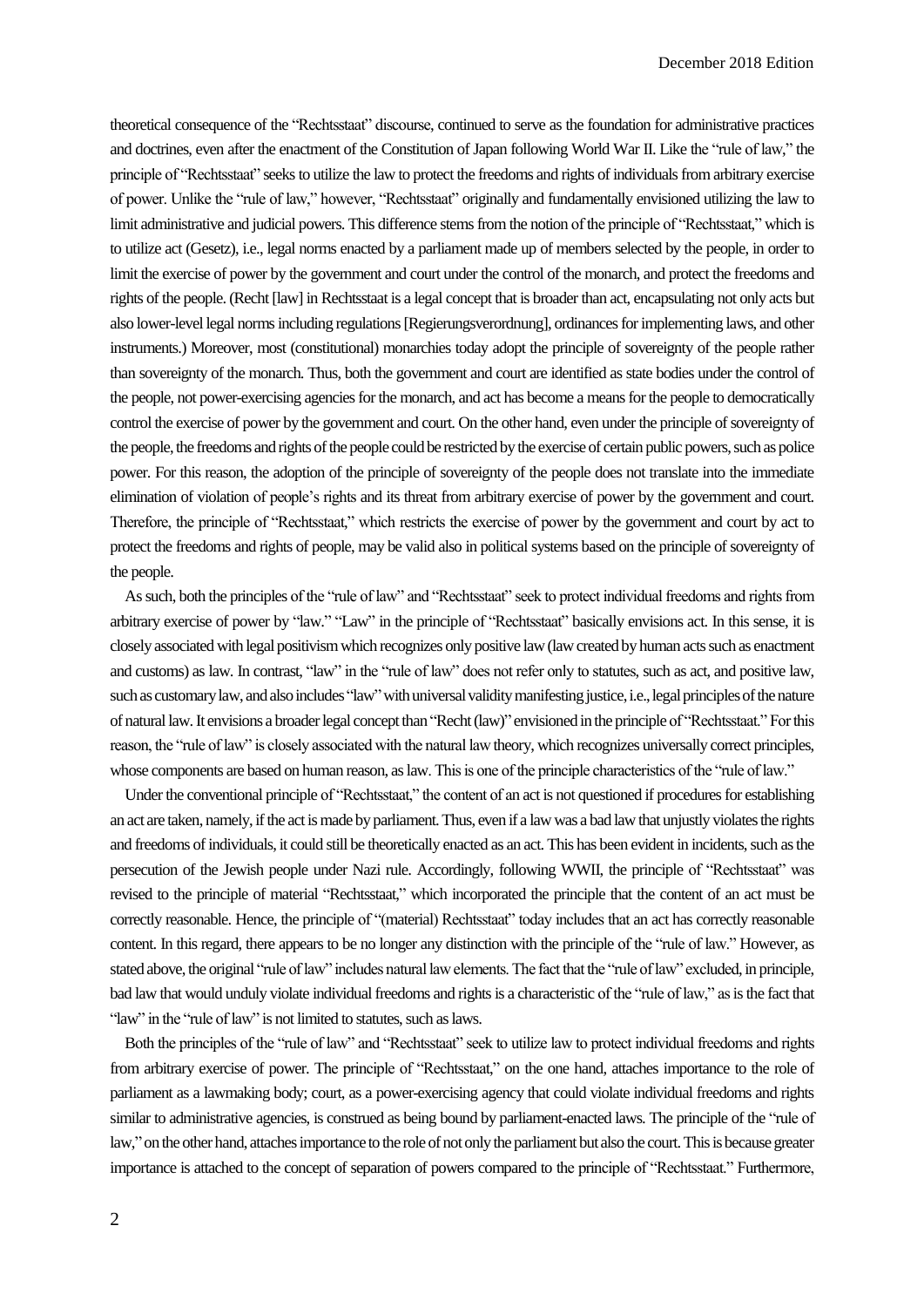since it assumes that "law" in the "rule of law" is not limited to statutes, such as laws, the principle of the "rule of law" requires the discovery and establishment of "law" with universal validity manifesting justice other than the enactment of law by a legislative body, such as parliament, and this role is fulfilled by the court. (This is evident in common law/Anglo-American law countries from the granting of a legal nature to precedents of judgments as "case law.") The fact that the court fulfills the role of law discoverer (or discoverer of natural law principles) and maker is also a principle characteristic of the "rule of law."

## **3. The "Rule of Law" as a Principle Governing the International Community**

 The "rule of law" is originally a principle of public law (constitution) to protect the freedoms and rights of individuals by regulating arbitrary exercise of power by law, and assumes a vertical relationship between rulers and the ruled. In the international community, there is no centralized power. And the relationship between states, equivalent to the members of society, is an equal and horizontal relationship based on the principle of sovereign equality. Therefore, the legal principles for governing this relationship, in other words, the principles of international law, are also principles like private law that seek to address interest clashes among equals by law (principle governing a horizontal relationship), rather than principles like public law that seek to regulate power mechanisms by law (principle governing a vertical relationship). Thus, legal principles for governing a vertical relationship like the "rule of law" does not fit with governing the international community based on a horizontal relationship, and it can be considered that the principle of the "rule of law" is not suited for the international community. On the other hand, while states, which are members of the international community, have a reciprocal relationship on equal terms and on an equal footing under (international) law based on the principle of national (sovereign equality), disparities exist among states, including in their scope of territory, population, natural resources, geographical environment, economic power, technological capabilities, and military capabilities. There are steadfast differences between so-called major powers and small nations. As long as the differences exist and if the parties are entrusted with complete freedom, it can be foreseen that the assertions and acts of major powers would be prone to arbitrariness. In addition, depending on the situation, small nations, which rely on moral conceptssuch as protection of the weak and the principle of formal equality, may repeatedly claim for excessive and undue rights and postpone negotiations uselessly. Accordingly, the need to prevent arbitrarinessis also found in the international community based on a horizontal relationship. However, the aspectsthat require removal of arbitrariness, together with the interests that should be protected from arbitrariness, are likely different between domestic and international levels. As for exclusion of arbitrariness, it is to be removed from the exercise of power at the domestic level, whereas it is to be removed from the assertions and acts of statesin the international community. Furthermore, the interests to be protected by removing arbitrariness at the domestic level are the freedoms and rights of individuals, while in the international community, they are the rights and interests of states, which are members of the international community. Thus, the principle of the "rule of law" in the international community based on a horizontal relationship is the same as the original principle of the "rule of law" in regard to removing arbitrariness by law. However, the aspects that require removal of arbitrariness and the interests that are to be protected by removing arbitrariness must be revised from the original principle. It can be logically concluded that there needs to be a shift from the principle of regulating power by law, to the principle of securing fairness by law.

Additionally, "law" in the principle of the "rule of law" is construed to include not only statutes and positive law, but also principles like natural law that have universal relevance manifesting justice. This concept does not contradict or conflict with the horizontal relationship of the international community. Hence, there is no doctrinal contradiction to interpret that the "law" in the original "rule of law" and the "law" in the "rule of law" in the international community are the same type of "law." It can be concluded theoretically that, even if there are loopholes in a treaty, it would not be permissible under the principle of the "rule of law" for a party to a convention to take an action of disloyalty based on the loophole.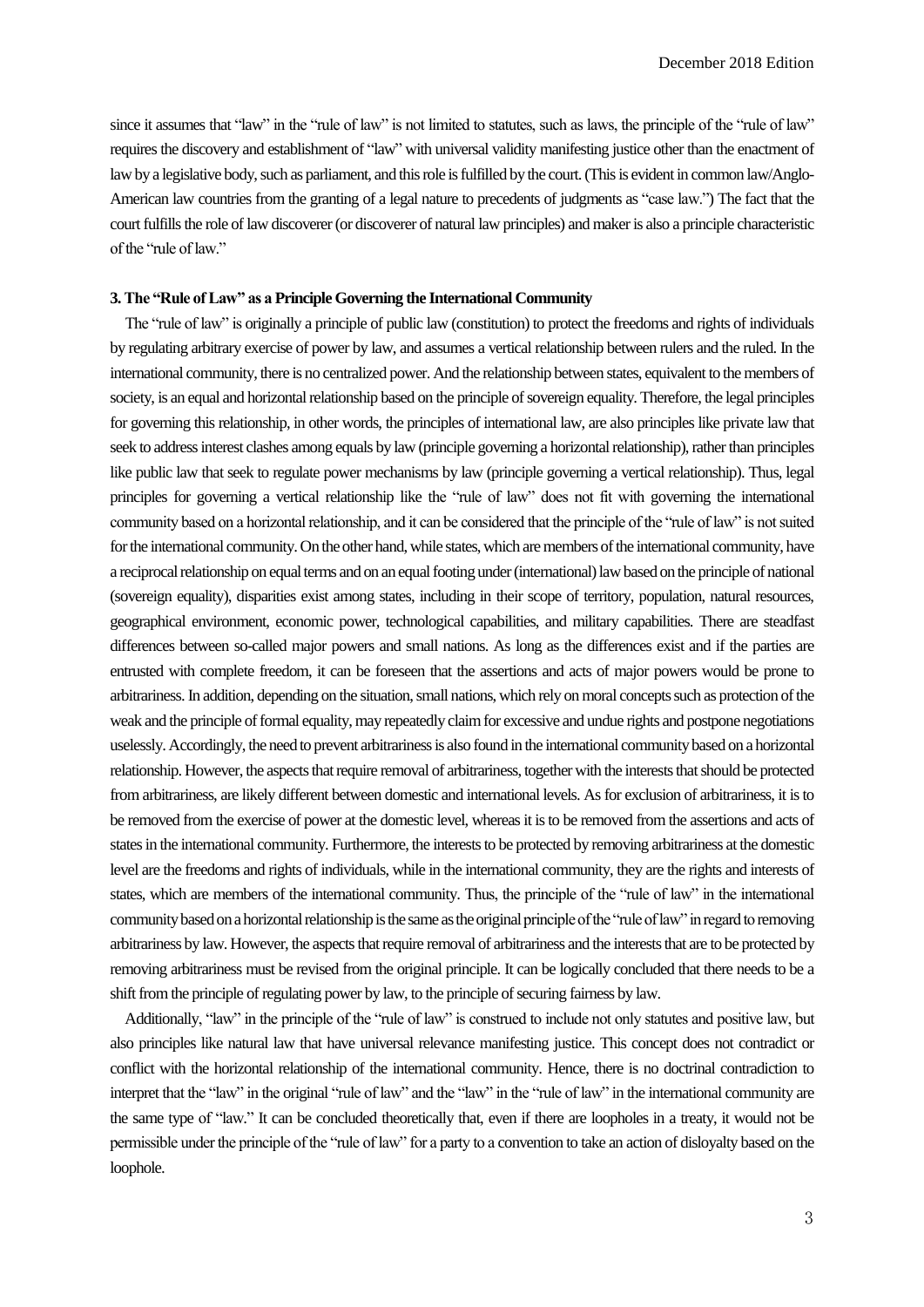At the same time, the court has the role of "law" maker in the original principle of the "rule of law." As regards "law" that governs the relationship among states, which are members of the international community, granting lawmaking status to non-state bodies would mean overturning the principle of international law, i.e., supremacy of national sovereignty, which is also an assumption of the principle of national sovereign equality. From a doctrinal perspective, itwould therefore be difficult to accept this as part of the "rule of law" in the international community. In fact, Article 59 of the Statute of the International Court of Justice stipulates, "The decision of the Court has no binding force except between the parties and in respect of that particular case." Its purpose is to deny precedential binding force of judgment(*stare decisis*), fearing that an International Court of Justice judgment would have the effect of creating or changing international law. Accordingly, even if there were a move to establish the "rule of law" in the international community, it would not involve granting "law" maker status to the court, as in the "rule of law" at the domestic level. Even if a decision of an international court is not deemed binding as a "law" or precedent, respecting this decision voluntarily by each of the states does not contradict the principle of supremacy of national sovereignty, and this would be desirable for the international community as well. Therefore, it is interpreted that the "rule of law" transported from the domestic level to the international level could involve the recommendation that states respect the decision of international courts and other international dispute resolution bodies.

# **4. Conclusion**

As Prof. Yotsumoto notes, ""Rule of law' is a prime example of a term so concise that it makes you think you understand it." As already discussed, the "rule of law" in fact has profound meanings related to questions such as what is "law," who can make "law," what is protected by "law," and what roles courts fulfill with respect to the application of "law." Furthermore, applying a domestic governance principle like the "rule of law" to the international community, which has an entirely different set of assumptions and conditions than domestic politics, requires doctrinal revisions to some extent as noted in this article. In this light, the significance of the "rule of law" in the international community is not a simple one. In order to understand existing concepts and strategies, including the establishment of the "rule of law" in the international community, and develop new concepts and strategies, it is essential to understand the fundamental principle characteristics of the "rule of law" of the type described in this article, as well as the doctrinal revisions necessary for applying the "rule of law" in the international community. Moreover, it is critical to have an accurate grasp of the significance of the "rule of law" in the international community. Even in aiming to establish the "rule of law" in the international community, it is vital that an accurate significance of the "rule of law" is shared among the whole international community and to ensure there are no differences in views or objectives among its advocates.

# **(Completed on November 29, 2018)**

#### **Main Referenced Sources**

● Michihiro Kaino, ed., *Ho no Shihai no Hisutorii*[The History of the Rule of Law] (Kyoto: Nakanishiya Shuppan, 2018).

● Hideaki Shinoda, "Kokuren to Ho no Shihai no Genzai [The United Nations and the Rule of Law Now]," *Kokusai Mondai*[International Affairs], No. 666, November 2017.

● Yutaka Tajima, *Igirisu Kenpo: Gikaishuken to Ho no Shihai*[U.K. Constitution: Parliamentary Sovereignty and the Rule of Law] (Tokyo: Shinzansha, 2016).

● Keikichi Ohama, *"Ho no Shihai" to wa Nanika: Gyoseiho Nyumon* [What is the "Rule of Law": Introduction to Administrative Law] (Tokyo: Iwanami Shinsho, 2016).

- Yoshiro Matsui, "Kokusai Shakai ni okeru Ho no Shihai ga Imi suru mono [The Significance of the Rule of Law in the International Community]," *Horitsu Jiho* [Law Review], Vol. 89, No. 12, November 2015.
- Brian Z. Tamanaha, *On the Rule of Law*, trans. Kenji Yotsumoto (Tokyo: GendaiJinbun-Sha, 2011).